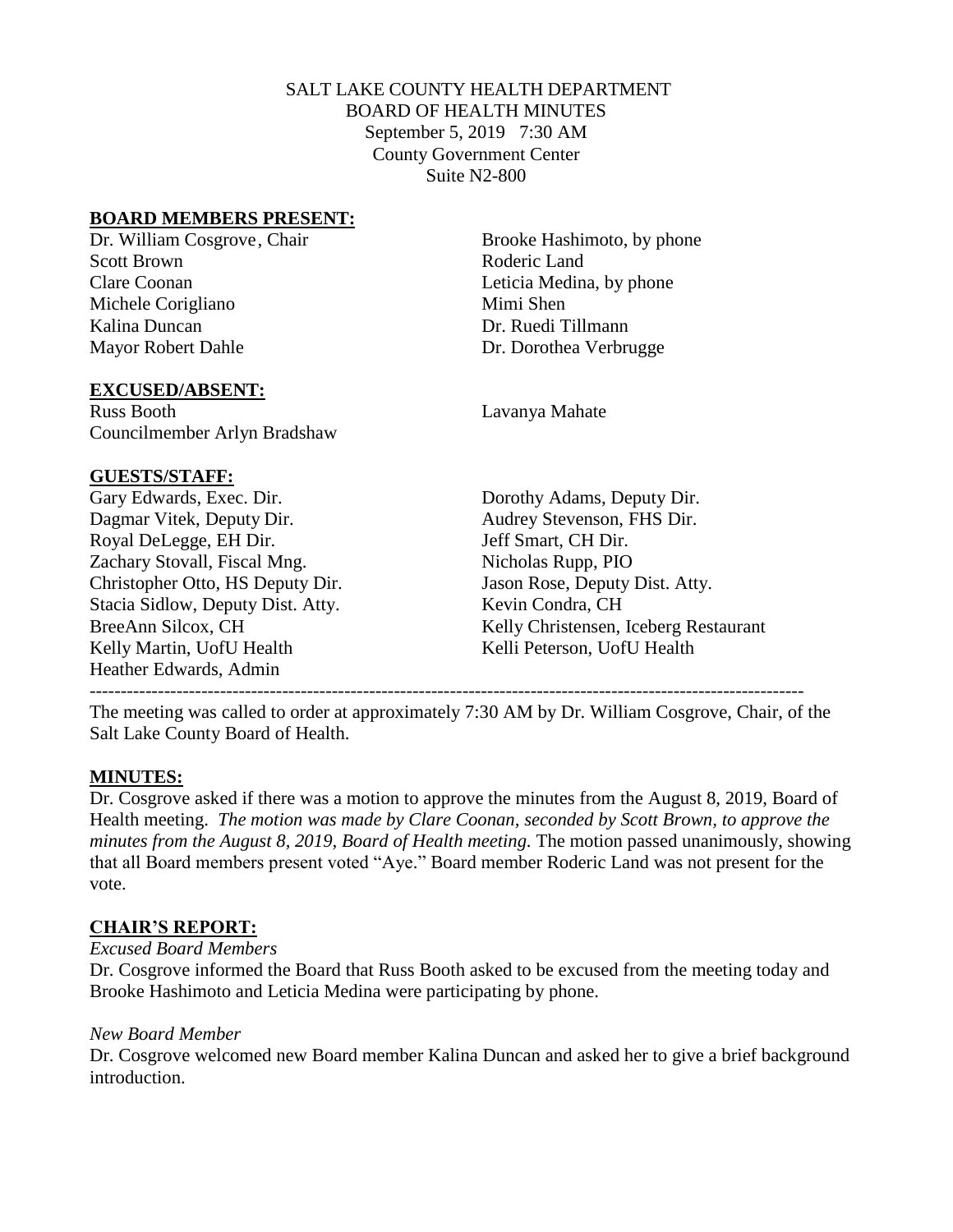Board of Health Minutes September 5, 2019 Page 2

### *Board Member Thank You*

Dr. Cosgrove presented former Board member Kelly Christensen with a clock to thank him for his service for the past six years which began in 2013; Kelly served as the Board Chair in 2015.

#### *Utah Association of Local Boards of Health (UALBH) Symposium*

Dr. Cosgrove reminded Board members that the annual UALBH Symposium will be held Friday, September 7 at the Homestead Resort in Midway.

### **DIRECTOR***'***S REPORT:**

Gary thanked Kelly for his service on the Board of Health.

### *District Attorney Office Update*

Gary welcomed and introduced Stacia Sidlow, Deputy District Attorney, who will be representing the Health Department. Stacia has already been working to assist the department with recent health initiatives and she gave a brief background introduction.

#### *Opioid Grant Application*

Gary informed the Board that the County was selected by the Department of Justice for the *Partnerships to Support Data-driven Response to Emerging Drug Threats* grant. This is a two-year grant totaling \$600,000 which will be used to focus on collaborative work between the Health Department, Behavioral Health, and public safety. The first six months are a planning phase to identify sources of real-time data to better understand the environment that exists that create opportunities for drug addiction. The remaining months will be spent applying initiatives to address opioid and drug addiction.

#### *Respiratory Illness and Vaping*

Gary informed Board members that the department is involved with the Utah Department of Health, CDC, and other local health departments to investigate and monitor cases related to respiratory illness and vaping. He informed the Board that a legislative committee has been meeting to discuss legislative measures to address vaping concerns. Gary will continue to inform the Board and there will be a presentation in today's meeting regarding the illness related to vaping concerns.

### *Pre-Exposure Prophylaxis (PREP) Clinic Preparation*

Gary informed the Board that the department will begin providing PREP to individuals that are highrisk of contracting HIV, beginning in January 2020. The University of Utah currently has a clinic and department staff will be receiving training from the University.

### *Medical Cannabis Update*

Gary stated there is nothing new to report on medical cannabis. There may be a special legislative session to address concerns and discussions still continue about removing local health departments from the role of dispensaries and increasing the number of private dispensaries overseen by UDOH. Gary will continue to update the Board.

#### *Pamela Davenport Retirement*

Gary informed Board members that Pamela Davenport, Communication Manager, will be retiring mid-September and he will begin the process to fill her vacancy when she leaves.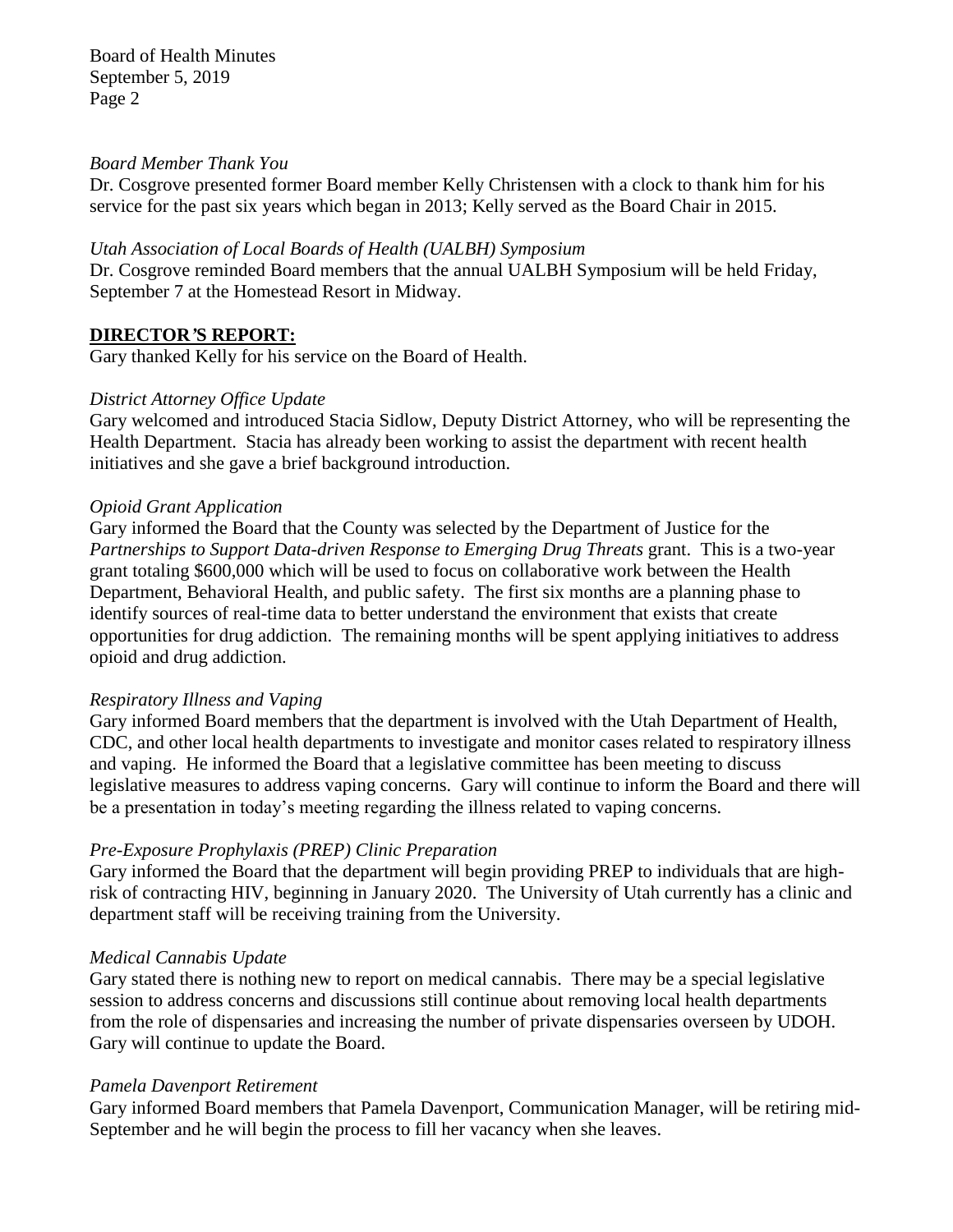Board of Health Minutes September 5, 2019 Page 3

# **2020 BUDGET PROPOSAL:**

Zack Stovall, Fiscal Manager, presented information on the 2020 proposed budget through a PowerPoint presentation. Slides included:

- 2020 Revenues
- 2020 Expenditures
- 2020 Proposed Budget Requests
- Fund Balance Projection

Zach informed the Board that the department will meet with the Mayor's Office on September 11 to present the proposed budget and the Board Fiscal Committee met to review the full details of the budget proposal. Dr. Cosgrove informed Board members that the department continues to monitor the fund balance and the ways that budget expenditures/reductions have impacted this balance. The Board discussed preparing a resolution that would be forwarded to the Mayor's Office and County Council asking they ensure stability of the health fund balance as legislatively mandated.

Dr. Cosgrove asked for a motion to approve the budget proposal and the drafting of a Board resolution regarding the fund balance. *A motion was made by Dr. Ruedi Tillmann, seconded by Mayor Robert Dahle, to approve the 2020 budget proposal and forward to the Mayor's Office for consideration.* The motion passed unanimously, showing that all Board members present voted "Aye."

*A motion was made by Mayor Robert Dahle, seconded by Roderic Land, to approve a Board resolution to the County Council to ensure the future stability of the Health Department fund balance.* The motion passed unanimously, showing that all Board members present voted "Aye."

For more detailed information, please see a hardcopy of the presentation, handouts, and resolution included in the Board of Health meeting folder.

# **SEVERE PULMONARY DISEASE:**

Ilene Risk, Epidemiology Bureau Manager, presented information on the recent outbreak of severe pulmonary disease related to vaping cases through a PowerPoint presentation. Slides included:

- Case Definition / Cases Under Review thru 9/4
- Illness Utah Cases / Products
- Investigative Process
- Pneumonitis Cases Epi Curve Salt Lake County
- Salt Lake County Cases by Age Group
- Next Steps

Gary informed the Board that the department is assisting UDOH with collecting and transporting samples and Stacia Sidlow, Deputy District Attorney, drafted a letter for employees to carry when they are transporting samples that contain THC to the laboratory. Dr. Cosgrove made a recommendation to Board members to submit a letter of support to the state legislature for removing e-cigarette products from child access. Scott Brown asked the Board to consider making a policy position supporting the legislative excise tax initiative that could support public education efforts and address concerns related to e-cigarettes. Board members asked for an in-depth presentation of County data related to vaping